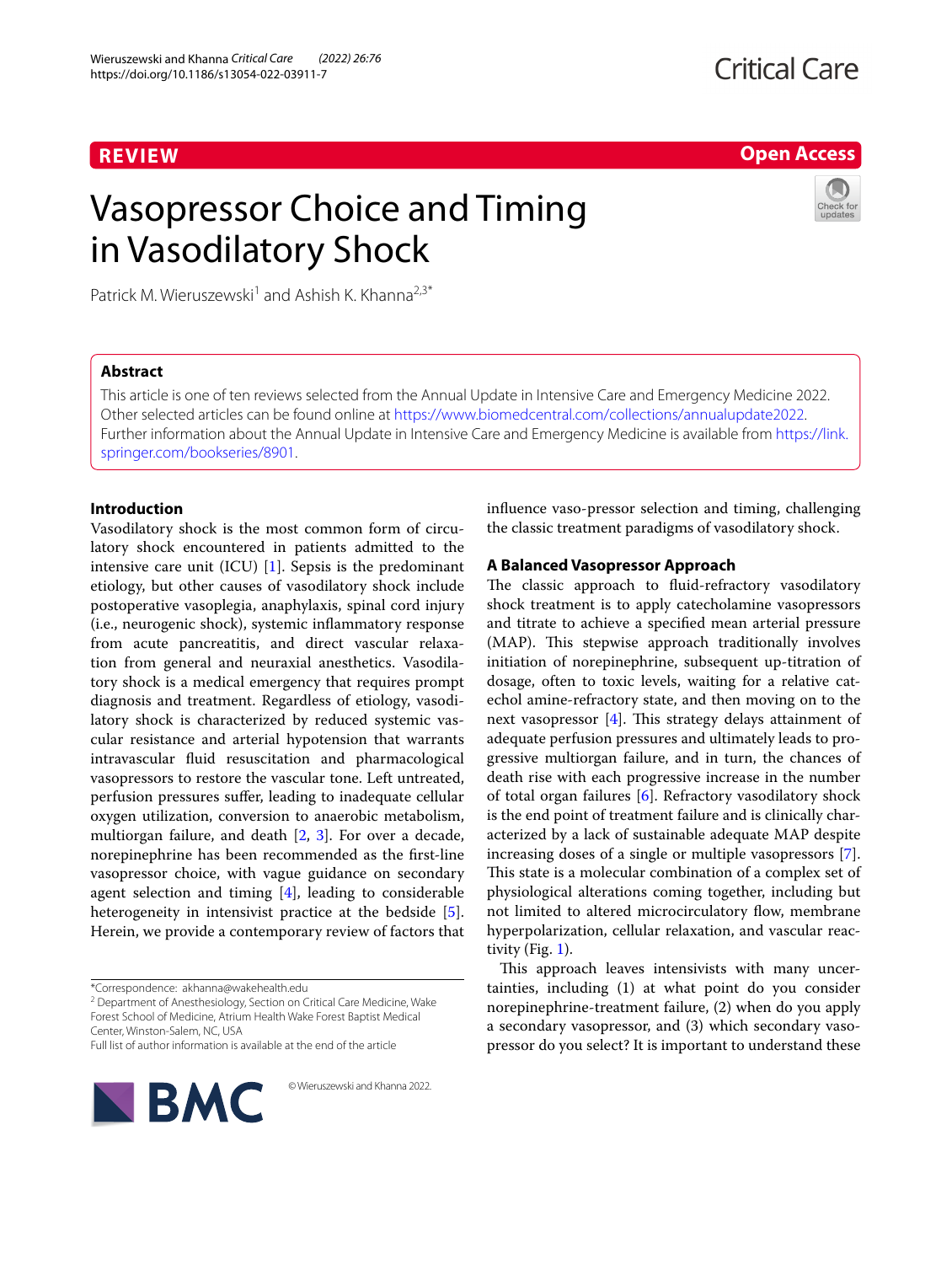

<span id="page-1-0"></span>challenges and rationalize an early, multimodal balanced vasopressor strategy as an alternative to the classic stepwise approach. Normal blood pressure homeostasis and pathogenesis in shock, as well as the major determinants of shock outcomes including timing delays in perfusion, hyperlactate-mia, and catecholamine burden, particularly as it all relates to the pharmacology of vasopressors, is a critical discussion that deserves mention in this context.

#### **Blood Pressure Homeostasis and Pathogenesis**

Under normal physiological conditions, blood pressure and circulatory function are maintained in homeostasis by a complex counter regulatory interplay of the sympathetic nervous system, vasopressinergic system, and the renin-angiotensin system (Fig. [2](#page-2-0)).

When these systems are perturbed by an insult (e.g., sepsis), the homeostatic balance is disrupted. The most obvious objective finding is macrocirculatory dysfunction identified by directly measuring systemic blood pressure, although damage to tissues and the microvasculature regionally occurs in parallel and even preceding global evidence of hypotension [\[9](#page-6-7)].

In addition to direct insults from profound systemic inflammatory responses, the very systems responsible for homeostasis are impaired during shock. Although a stress-induced hyperdynamic state often accompanies septic shock, total heart rate variability is reduced suggesting impairment of the sympathetic system [\[10\]](#page-6-8).

Similarly, in states of hypotension the posterior pituitary is expected to secrete endogenous vasopressin stores, although plasma vasopressin concentrations in vasodilatory septic hypotension have been shown to be inappropriately low (3.1 pg/ml) as compared to other hypotensive states also expected to experience this hormonal response, such as cardiogenic shock (22.7 pg/ ml),  $p < 0.001$  [[11\]](#page-6-9). Finally, despite activation of the renin-angiotensin system in shock, various angiotensin receptors are downregulated, contributing to vascular hyporeactivity and also impaired endogenous catecholamine secretion [\[12](#page-6-10), [13](#page-6-11)]. Despite this multifactorial and co-existent hormonal deficiency that is evident during the continuum of vasodilatory shock, the recommended approach remains a step-wise one where catecholamines are started with up-titration, often to toxic levels, and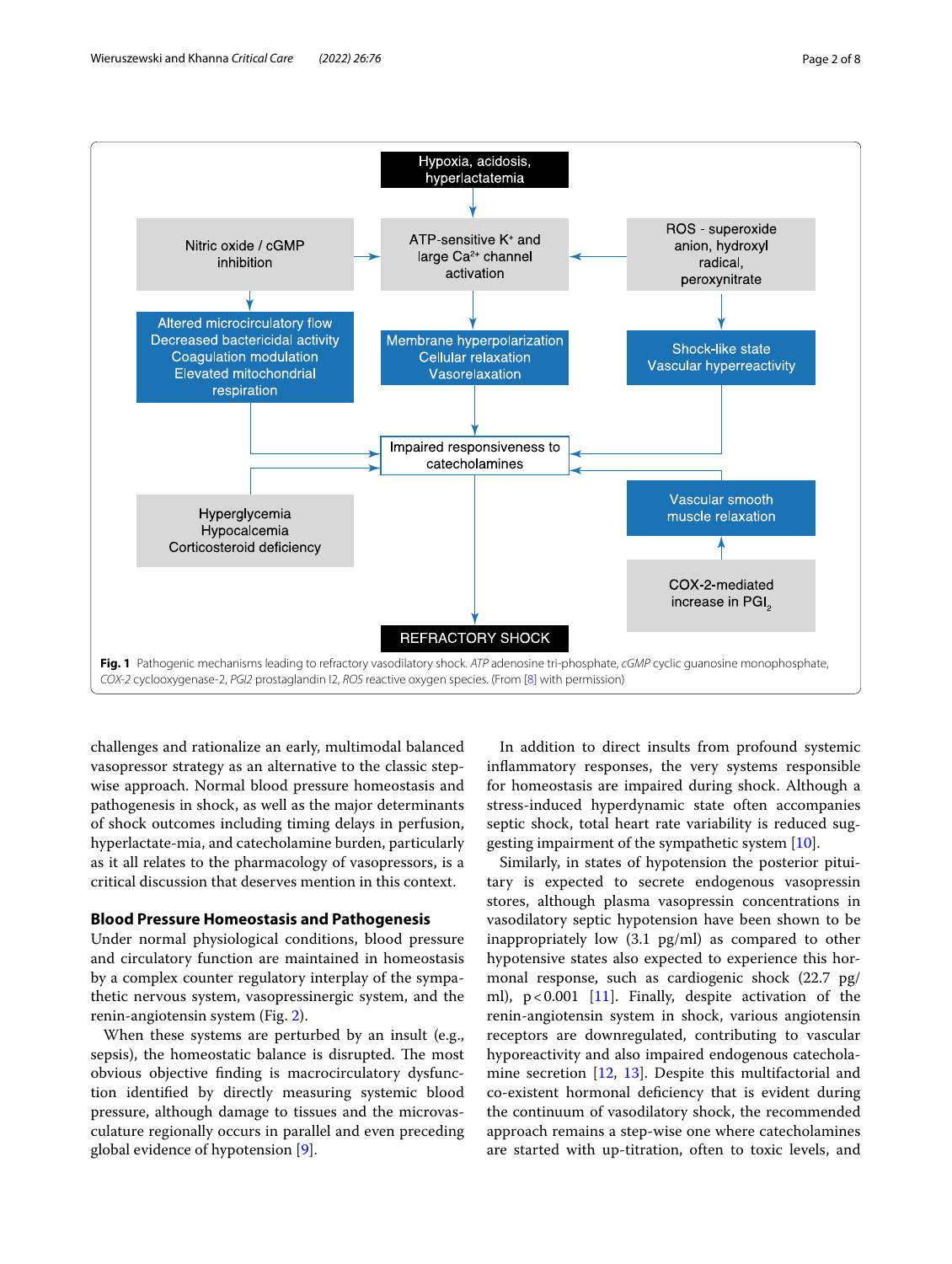

<span id="page-2-0"></span>reserved)

only then a potential introduction of a secondary agent [[4\]](#page-6-3).

## **Timing**

Attainment of a satisfactory perfusion pressure to push arterial blood into capillaries and deliver oxygen to tissues is the ultimate goal of resuscitation in vasodilatory shock.

Delays in restoring adequate perfusion are consistently associated with worse organ failures and an increased risk of death in vasodilatory shock [[6](#page-6-5), [14,](#page-6-13) [15](#page-6-14)]. Specifically, after adjustment for severity of illness, delay in vasopressor initiation was associated with an increase in in-hospital death (OR 1.02, 95% CI 1.01–1.03, p<0.001), which was most profound when delays were in excess of 14.1 h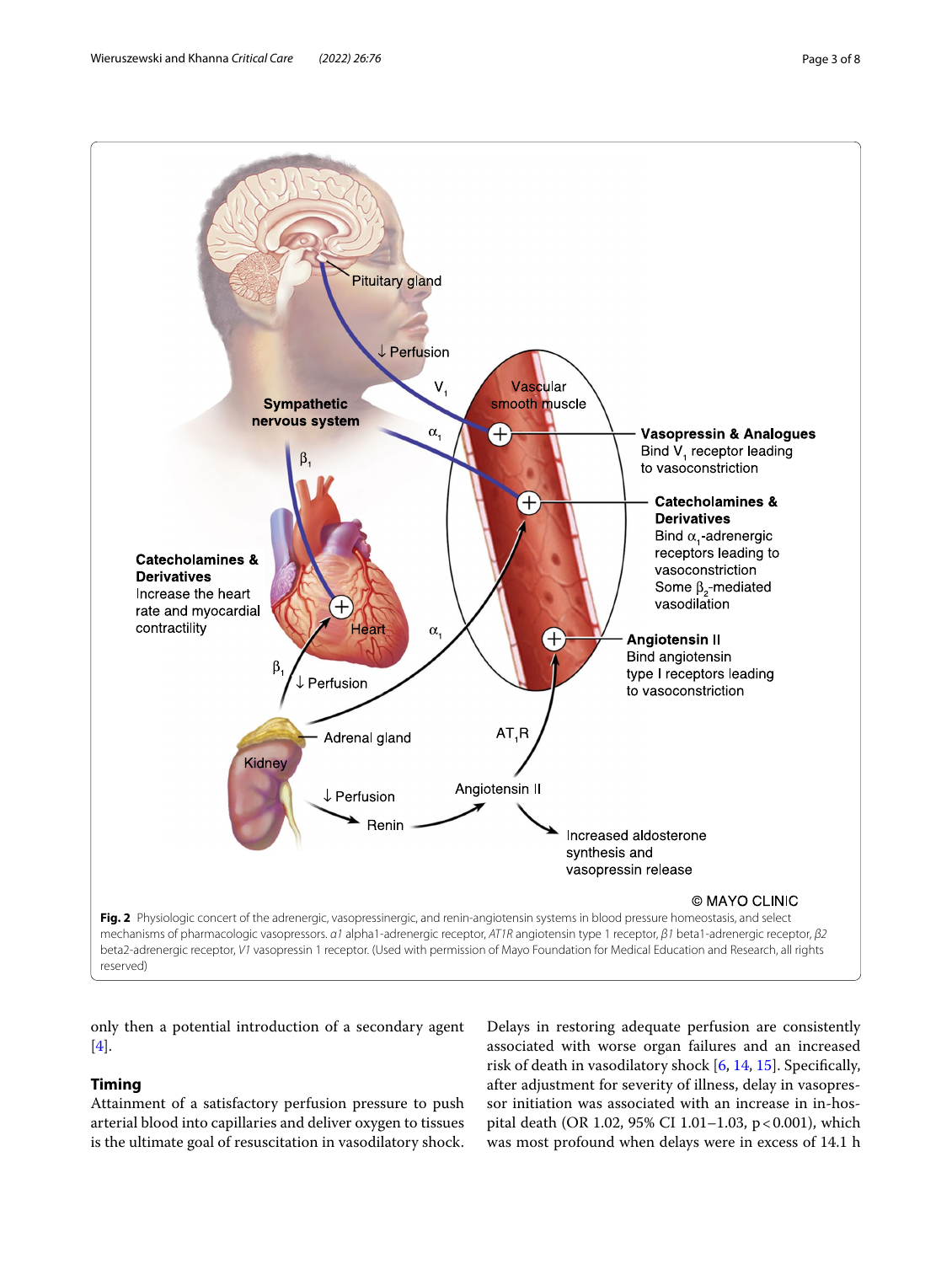(OR 1.34, 95% CI 1.03–1.7[6](#page-6-5),  $p = 0.048$ ) [6]. Similar to the time-dependent mortality risk of delayed antimicrobials in sepsis, the risk of death has been shown to increase by 5.3% for every hour that vasopressor initiation is delayed [[16\]](#page-6-15). In another cohort study, those who received vasopressors within 6 h of shock onset achieved goal MAPs twice as fast  $(1.5 \text{ vs. } 3.0 \text{ h}, p < 0.01)$ , spent more time off vasopressors in the first 72 h of shock (34.5 vs. 13.1 h,  $p=0.03$ ), and were independently nearly 3 times as likely to survive at 30-days (mortality for vasopressors after 6 h; OR 2.9, 95%CI 1.3–7.0, p not reported) [[15](#page-6-14)]. On the other hand, when vasopressor initiation is delayed beyond 4 h, the odds of worsening organ failure increase fourfold (OR 4.34, 95% CI 1.47–12.79,  $p=0.008$ ), when compared to those receiving vasopressors in <4 h  $[14]$  $[14]$ . Indeed, a 2018 update to the Surviving Sepsis Campaign recommends including vasopressor initiation in the crucial 1-h bundle for fluid-resistant hypotension [[17](#page-6-16)], although most recently in 2021, guidance regarding timing of vasopressor initiation is ambiguous [[4\]](#page-6-3).

Despite the evidentiary knowledge of worse outcomes with a delay in vasopres-sor initiation, there has been limited effort to drive protocolized practice in support of such a strategy. The CENSER study was an early pioneer of this concept in which norepinephrine initiation within 1 h of septic shock was evaluated in a prospective, dou-ble-blind, randomized setting [\[18](#page-6-17)]. Those that were randomized to early norepi-nephrine had greater likelihood (OR 3.4, 95% CI 2.09–5.53, p < 0.001) of shock reversal (MAP>65 mmHg for 2 readings, urine output>0.5 ml/ kg/h for 2 h, and 10% reduction in lactate from baseline) at 6 h. There were no differences in hospital or 28-day mortality, although this phase II study was not powered for mortality. It is interesting, however, that early norepinephrine recipients were less likely to experience cardiogenic pulmonary edema (OR 0.70, 95% CI 0.56–0.87, p=0.004) or arrhythmias (OR 0.74, 95% CI 0.56–0.94,  $p = 0.03$ ).

While it is clear that earlier vasopressor initiation is better than later, timing of a secondary agent is less clear. However, recently, a large retrospective cohort study found that when vasopressin was added as a second-line agent to norepinephrine in septic shock, the risk of inhospital mortality increased by an order of 12–18% with delay in initiation of vasopressin from shock onset (2.1– 12.2 h) and increasing lactate concentration [[19](#page-6-18)]. Perhaps these are all signals that more rapid attention to and an earlier opportunity for non-catecholamine vasopressors to act—while the physiological milieu is still favorable, or shock has not progressed to a point of irrevers-ibility—is key to improving outcomes in these patients.

#### **Hyperlactatemia**

In pathologic shock, arterial hypotension reduces oxygen delivery, leading to regional and global tissue hypoxia [[20\]](#page-6-19). Consequently, oxygen utilization at the cellular level is impaired with inadequate mitochondrial oxidation. Concurrently, vaso-dilatory shock is often accompanied by a hyperdynamic state secondary to stress (e.g., sepsis) leading to aerobic glycolysis further contributing to excess lactate production [\[20](#page-6-19)]. The net result is a state of hyperlactatemia that is exacerbated by aci-demia impairing hepatic lactate clearance.

Hyperlactatemia has consistently been a hallmark of poor prognosis in vasodila-tory shock. In a cohort of severe sepsis and septic shock, initial lactate concentrations were higher (7.3 mmol/l) in those who died within 24 h of presentation compared to those alive after 24 h  $(3.3 \text{ mmol/l})$  [\[21\]](#page-6-20). In a multivariable analysis in this population, this initial lactate concentration (OR 1.19, 95% CI 1.05–1.35,  $p=0.004$ ) and organ failures as measured by the modified sequential organ failure assessment (mSOFA) score (OR 1.17, 95% CI 1.00–1.36, p=0.046) were independent predictors of early death [[21\]](#page-6-20). Similarly, outside of the immediate presentation period, lactate>4 mmol/l has been independently associated with a threefold greater risk of 28-day death in septic shock (OR 3.0, 95% CI 2.1-4.1, p<0.001), regardless of vasopressor use [[22\]](#page-6-21). Even among patients with shock from sepsis requiring vasopressors, those experiencing at least one lactate concentration greater than 2.5 mmol/l at any time during their shock course, have nearly half the survival (57.1%) than those without hyperlactatemia (92.3%) at 100 days ( $p < 0.0001$ ) [\[23](#page-6-22)]. Interestingly, even when the lactate concentration is within the generally considered 'normal limits', those with relative increases to the higher end of the normal range experience greater likelihood of death [[24](#page-6-23)]. Taken altogether, hyperlactatemia in vasodilatory shock appears to epitomize a serious deficit in adequate organ perfusion. Indeed, the risk of multiorgan failure and death increases with increasing lactate concentration [\[25](#page-6-24)].

In addition to prognosis, lactate concentration may provide valuable insight into vasopressor selection and timing considerations, particularly when it comes to nonadrenergic vasopressors added to catecholamines. Although only less than half of patients receiving vasopressin experience a favorable hemodynamic response, response is twice as likely among those with lower lactate concentrations (OR 2.15, 95% CI 1.39-3.32, p < 0.001), which in turn, is associated with a greater likelihood of ICU survival [[26\]](#page-6-25). Recently in a cohort study of patients with septic shock, when the addition of vasopressin to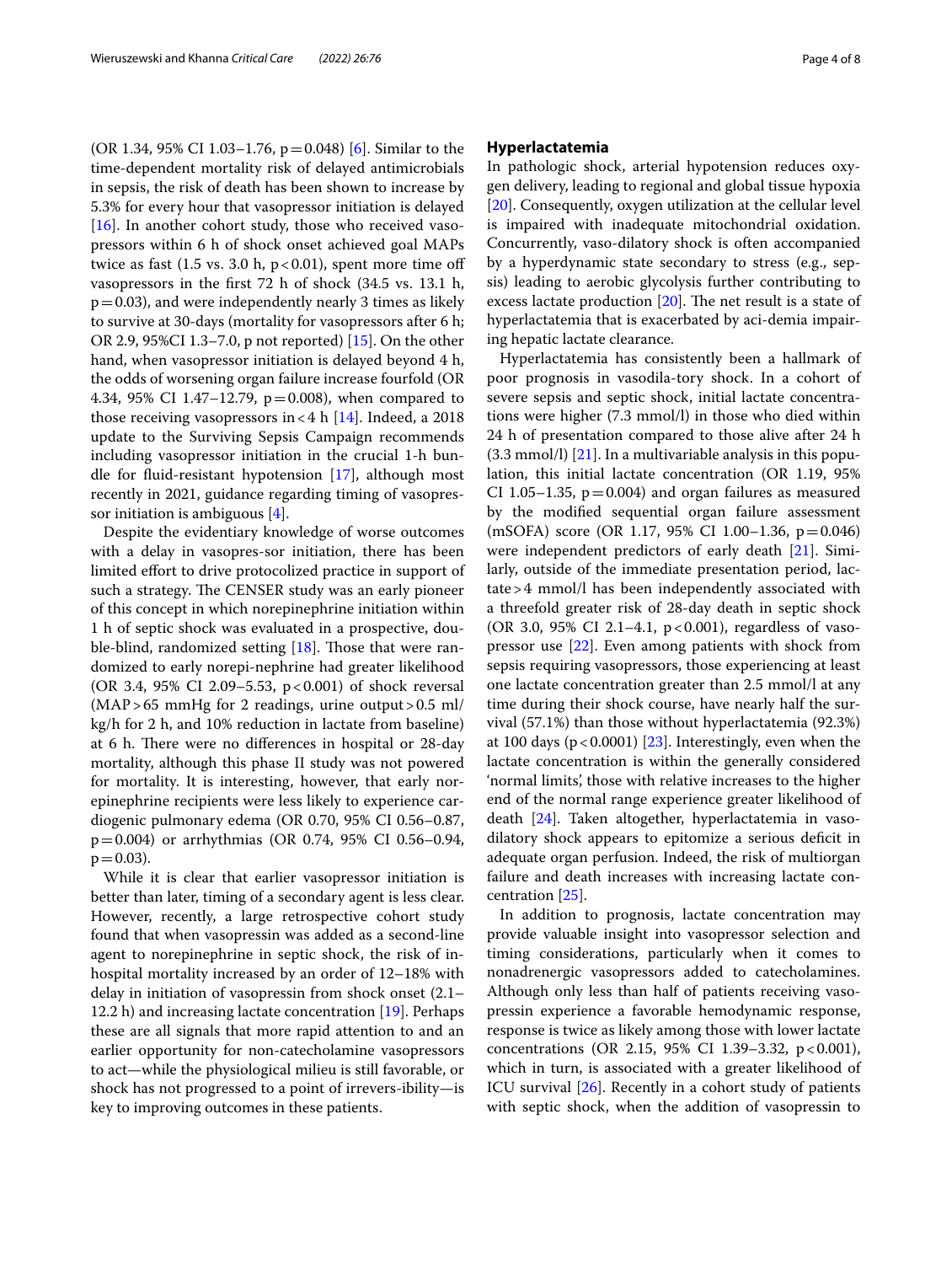| Study                       | Norepinephrine dose  | Death type | Death rate (%) |
|-----------------------------|----------------------|------------|----------------|
| Jenkins et al. 2009 [35]    | $>100 \mu q/min$     | ICU        | 94             |
| Brown et al. 2013 [32]      | $\geq$ 1 µg/kg/min   | 90-days    | 83             |
| Dopp-Zemel et al. 2013 [34] | $\geq$ 0.9 µg/kg/min | 28-days    | 65             |
| Martin et al. 2015 [29]     | $>1 \mu q/kg/min$    | 90-days    | 90             |
| Auchet et al. 2017 [33]     | $>1 \mu q/kg/min$    | 28-days    | 60             |
|                             |                      | 90-days    | 66             |
| Brand et al. 2017 [36]      | $> 90 \mu q/min$     | Hospital   | 90             |

<span id="page-4-0"></span>**Table 1** Norepinephrine dose and mortality

first-line norepinephrine was delayed, the odds of inhospital death increased with an increasing lactate concentration as much as 18% per mmol/l at 12.2 h from the shock onset (95% CI 1.07–1.32) [[19\]](#page-6-18). Similarly, postmarketing experience with synthetic angiotensin II demonstrates a similar hemodynamic and survival response as it relates to lactate concentration. Despite a profound baseline severity illness amongst recipients of synthetic angiotensin II (baseline SOFA of 12 and APACHE II of 30), hemodynamic responders had a lower baseline lactate concentration (6.5 mmol/l) compared to non-responders (9.5 mmol/l), and in a multivariable model the likelihood of hemodynamic response was greater with lower lactate (OR 1.11 per mmol/l,  $95\%$  CI 1.05–1.17, p<0.001) and 30-day mortality was lower with lower lactate (OR 0.94 per mmol/l, 95% CI 0.91–0.96, p < 0.001) [\[27\]](#page-6-26).

#### **Catecholamine Burden**

The most obvious consequence to the classic stepwise vasopressor approach is overall catecholamine burden. With its potent vasoconstrictive effects at alphaadrenergic receptors throughout the vascular periphery, excess stimulation may be detrimental, with distal vessels remaining most susceptible leading to ischemic digits and splanchnic hypoxia and resulting in necrosis and serious morbidity [\[28](#page-6-27), [29](#page-6-28)]. In addition to the desired vasoconstrictive effects of catecholamines, beta-receptor stimulation at the level of the myocardium (Fig. [2\)](#page-2-0) has made these agents particularly intolerable. Arrhythmia is common and occurs in up to one-third of norepinephrine recipients in septic shock, and is associated with increased risk of death [[30\]](#page-6-29). Duration and dosage of norepinephrine have shown value in predicting dysrhythmia, and the risk increases by 6% for every 5 μg/min increase in maximum norepinephrine dosage [[30\]](#page-6-29).

Cumulative dosage of norepinephrine exposure has been an easily identifiable objective measure for predicting prognosis in septic shock. Compared to an approximate 90-day mortality of 25% amongst>3000 international patients with septic shock in the PRISM meta-analysis [\[31](#page-7-0)], those that required high-dose norepineph-rine had mortality rates ranging from 60% to in excess of 90% [\[29,](#page-6-28) [32](#page-7-1)[–36](#page-7-2)] (Table [1](#page-4-0)).

In addition to prognosis, catecholamine dosage is an easy, bedside marker for deciding on vasopressor escalation. In the landmark VASST trial, patients who received vasopressin when the norepinephrine dosage was  $<$  15  $\mu$ g/ min experienced lower 28-day (26.5% vs. 35.7%,  $p = 0.05$ ) and 90-day (35.8% vs. 46.1%,  $p=0.04$ ) mortality [\[37](#page-7-3)]. Similarly, in a recent analysis of>1500 septic shock patients, the risk of in-hospital mortality was increased by 20.7% for every 10 µg/min increase in norepinephrine dosage at the time of vasopressin addition as the secondline agent [\[19](#page-6-18)]. Most importantly, regardless of response rate and baseline severity of illness, risk of mortality is independently lower if there is a positive hemodynamic response to vasopressin (OR 0.51, 95% CI 0.35–0.76, p=0.001) and angiotensin II (HR 0.50, 95% CI 0.35–0.71,  $p < 0.001$ ) [[26,](#page-6-25) [27\]](#page-6-26). All these data suggest that hemodynamic restoration and shock reversal is a crucial determinant in survival probability.

## **A Path Towards Personalization: Early Multimodal Vasopressor Therapy**

To tailor vasopressor therapy in vasodilatory shock, phenotypic prognostication and pharmacologic response need to be characterized. There have been several emerging candidate biomarkers that have demonstrated association with vasopressor response and outcomes in septic shock (Table [2](#page-5-0)). Genetic variations in ARDβ2 encoding the β2-adrenergic receptor have been found to be associated with a higher norepinephrine requirement, greater renal, hematologic, hepatic, and neurologic dysfunction, and an increased 28-day mortality in septic shock [\[38](#page-7-4)]. Similarly, variants in AGTRAP, the angiotensin II receptor type 1 associated protein, have been associated with reduced MAP, lower vascular tone, and an increase in 28-day mortality [\[39](#page-7-5)]. Interestingly, defects in LNPEP (leucyl and cystinyl aminopeptidase), also known as vasopressinase, have been associated with increased clearance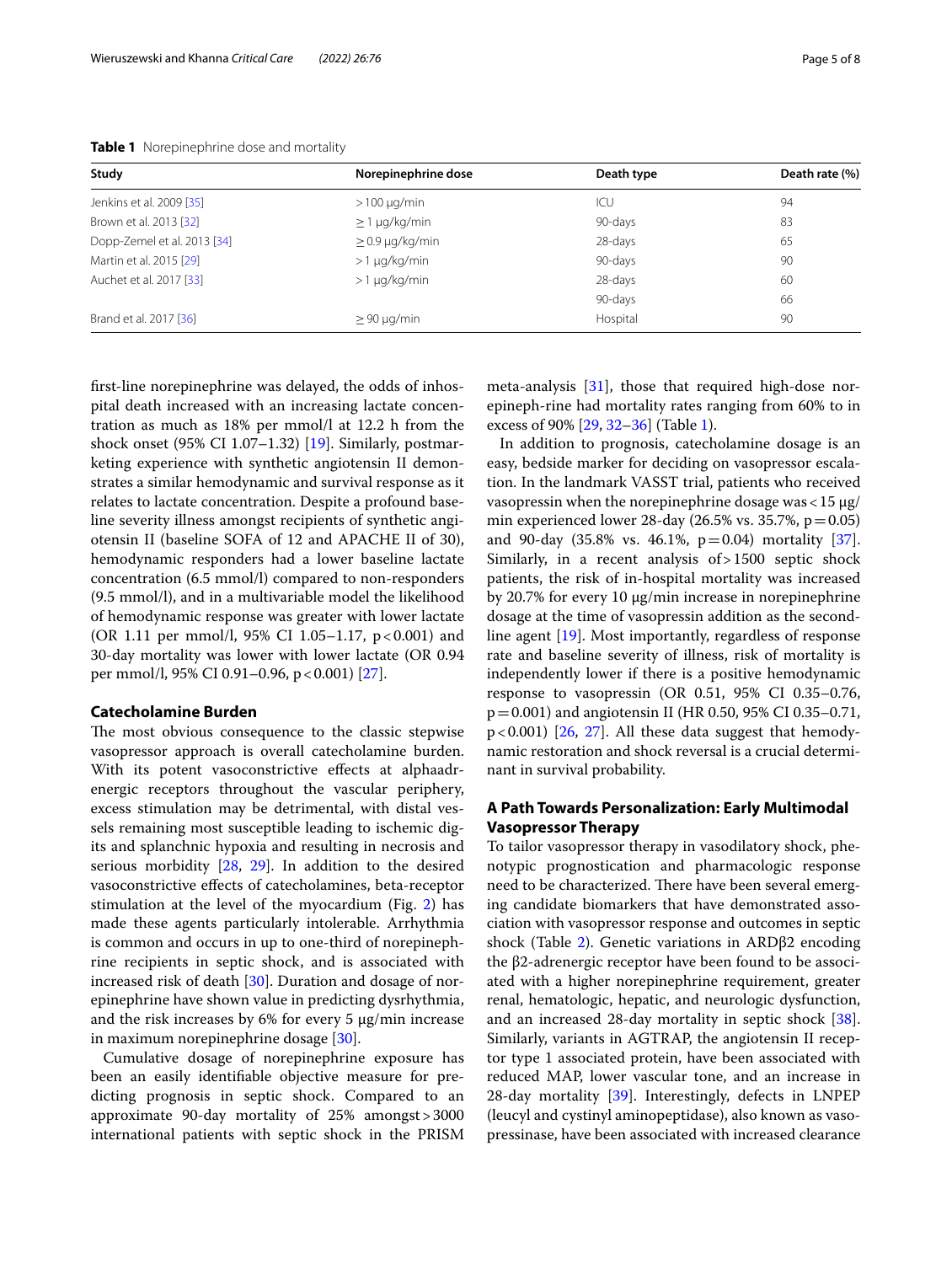| <b>Biomarker</b>            | Pathologic variant/<br>threshold of harm | Vasopressor                 | <b>Clinical association</b>                                                         |
|-----------------------------|------------------------------------------|-----------------------------|-------------------------------------------------------------------------------------|
| Genetic polymorphisms       |                                          |                             |                                                                                     |
| ADRB2                       | SNP rs1042717                            | Norepinephrine, epinephrine | ↑ organ dysfunction, ↑ norepinephrine requirement,<br>↑ septic shock mortality [38] |
| AGTRAP                      | SNP rs11121816                           | Angiotensin II              | ↓vascular tone, ↑septic shock ↑ortality [39]                                        |
| <b>INPFP</b>                | SNP rs4869317                            | Vasopressin and analogues   | ↑vasopressin clearance, ↑septic shock mortality [40]                                |
| <b>Circulating peptides</b> |                                          |                             |                                                                                     |
| Angiopoeitin-2              | $>$ 5807 pg/ml                           | Vasopressin and analogues   | ↑ organ failure, ↑ septic shock mortality [41]                                      |
| Renin                       | $>40$ pg/ml                              | Angiotensin II              | ↓hemodynamic response, ↑shock mortality [42, 43]                                    |
| Vasopressin                 | Variable                                 | Vasopressin                 | Mixed outcomes, variable hemodynamic response [44, 45]                              |

<span id="page-5-0"></span>

|  | Table 2 Potential biomarkers for vasopressor therapy |
|--|------------------------------------------------------|
|--|------------------------------------------------------|

*ADRβ2* beta2-adrenergic receptor gene, *AGTRAP* angiotensin II receptor type 1 associated protein gene, *LNPEP* leucyl/cystinyl aminopeptidase gene

of plasma vasopressin and increased 28-day mortality  $[40]$  $[40]$ . Elevations of plasma angiopoietin-2 concentrations, an endothelial growth factor that promotes vascular leakage, have been associated with renal, hepatic, and coagulation dysfunction, as well as increased 7- and 28-day mortality [[41\]](#page-7-10). While there is a so-called relative vasopressin deficiency in the early stages of septic shock [\[11](#page-6-9)], plasma vasopressin concentrations have not been shown to predict positive response to exogenous vasopressin administration, and outcome correlations are mixed [\[44](#page-7-11), [45\]](#page-7-12).

Although lactate has long been a prognosticator in critical illness and shock, serum renin is rapidly emerging as a potentially superior predictor of mortality in various shock states in the ICU. Two separate studies have shown that an absolute renin threshold concentration and a rate of rise of renin were both superior to lactate in associations with ICU and in-hospital mortality in critically ill patients [\[42](#page-7-13), [46\]](#page-7-14). Importantly, renin appeared to be stable, and concentrations were not influenced appreciably by renal replacement therapy or drugs that alter the renin-angiotensin cascade (i.e., ACE inhibitors and angiotensin receptor blockers) [\[46](#page-7-14)]. Administration of exogenous angiotensin II has been shown to favorably benefit survival outcomes in those with high-renin shock [[43,](#page-7-15) [47\]](#page-7-16). One of the biggest clinical barriers to the use of this biomarker in conjunction with or as an alternative to lactate is the lack of a true point-of-care assay that would allow targeted resuscitation at the bedside in response to concentrations in a timely manner [\[48,](#page-7-17) [49](#page-7-18)].

Our approach speaks to the use of early multimodal vasopressors, also termed 'broad-spectrum vasopressors' by others. This is analogous to the use of broad spectrum and early antimicrobials in suspected and confirmed sepsis. While there are not currently convincing data, as there are for the analogy with antimicrobials, there is certainly a physiological premise for the use of lower doses

of multiple different classes of vasopressors as we initiate therapy in vasodilatory shock. This will need to be combined with the extensive use of biomarkers and deescalation from multiple to a single agent could occur if one biomarker stands out as a clear signal of harm for a particular patient. For example, a patient with septic shock where vasopressin levels are disproportionately low compared with the increase in lactate and increase in angiotensin II (i.e., low renin), and where initial use of vasopressin has shown clinical benefit and laboratory correction of this anomaly could be slowly transitioned to a vasopressin-heavy approach after an initial broadspectrum strategy that rapidly achieves perfusion targets. Similarly, an exquisite response to synthetic angiotensin II in the setting of high serum renin, would be an obvious rationale for continuing an angiotensin II predominant vasopressor approach. Indeed, the value of testing angiotensin II responsiveness has been proven in clinical studies and portends an excellent prognosis in appropriately chosen patients [[50\]](#page-7-19). There will also be those with benign shock, where very low dose catecholamines may be all that is necessary and clearly not all patients will necessitate combination vaso-pressors. Finally, the use of nonvasoconstricting adjuncts (e.g., corticosteroids) targeted at the underlying pathology, as catecholamine-sparing strategies, should not be ignored to provide a balanced approach to the overall resuscitation of vaso-dilatory shock [[7](#page-6-6), [51\]](#page-7-20).

#### **Conclusion**

The classic approach to vasodilatory shock management consists of a stepwise escalation of vasopressors which leads to prolonged states of hypoperfusion, hyper-lactatemia, excessive catecholamine exposure, and poor outcome. An early, balanced, multimodal vasopressor therapy strategy provides a physiologic-guided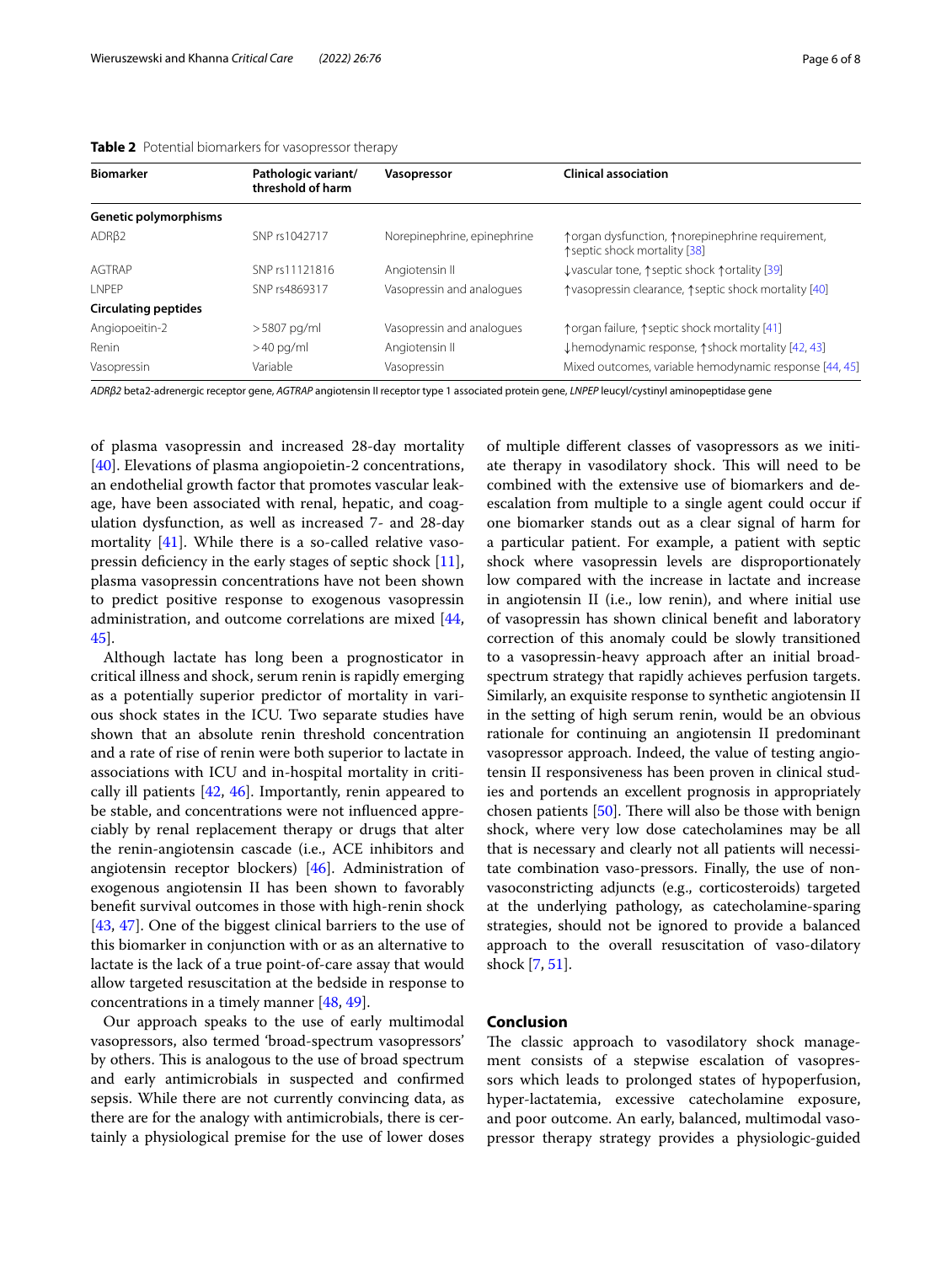approach to the complex, multifactorial pathogenesis of vasodilatory shock. Data are desperately needed in the development and deployment of biomarkers in the individualized approach to vasopressor therapy to improve shock outcomes.

#### **Acknowledgements**

Not applicable.

#### **Authors' contributions**

PMW and AKK conceived the concept and drafted the paper. Both authors read and approved the final manuscript.

#### **Funding**

Publication costs were funded by the Mayo Clinic Department of Pharmacy.

#### **Availability of data and material**

Not applicable.

#### **Declarations**

**Ethics approval and consent to participate** Not applicable.

#### **Consent for publication**

Not applicable.

#### **Competing interests**

PMW has previously received consulting fees from La Jolla Pharmaceutical Company. AKK received consulting fees and grant funding from La Jolla Pharmaceutical Company. AKK consults for Edwards Lifesciences, Medtronic, Potrero Medical, GE Healthcare, Philips North America, Caretaker Medical and Retia Medical. He is funded by an NIH/NCATS KL2 award for assessment of blood pressure and oxygenation in postoperative patients and a Wake Forest Hypertension and Vascular Research award for studying the relationship between serum renin and outcomes in patients with septic shock.

#### **Author details**

<sup>1</sup> Departments of Anesthesiology and Pharmacy, Mayo Clinic, Rochester, MN, USA.<sup>2</sup> Department of Anesthesiology, Section on Critical Care Medicine, Wake Forest School of Medicine, Atrium Health Wake Forest Baptist Medical Center, Winston-Salem, NC, USA. <sup>3</sup>Outcomes Research Consortium, Cleveland, OH, USA.

## Published online: 22 March 2022

#### **References**

- <span id="page-6-0"></span>1. Vincent JL, De Backer D. Circulatory shock. N Engl J Med. 2013;369:1726–34.
- <span id="page-6-1"></span>2. Khanna AK, Maheshwari K, Mao G, et al. Association between mean arterial pressure and acute kidney injury and a composite of myocardial injury and mortality in postoperative critically ill patients. Crit Care Med. 2019;47:910–7.
- <span id="page-6-2"></span>3. Maheshwari K, Nathanson BH, Munson SH, et al. The relationship between ICU hypotension and in-hospital mortality and morbidity in septic patients. Intensive Care Med. 2018;44:857–67.
- <span id="page-6-3"></span>4. Evans L, Rhodes A, Alhazzani W, et al. Surviving sepsis campaign: international guidelines for management of sepsis and septic shock 2021. Intensive Care Med. 2021;47:1181–247.
- <span id="page-6-4"></span>Scheeren TWL, Bakker J, De Backer D, et al. Current use of vasopressors in septic shock. Ann Intensive Care. 2019;9:20.
- <span id="page-6-5"></span>6. Beck V, Chateau D, Bryson GL, et al. Timing of vasopressor initiation and mortality in septic shock: a cohort study. Crit Care. 2014;18:R97.
- <span id="page-6-6"></span>7. Jentzer JC, Vallabhajosyula S, Khanna AK, Chawla LS, Busse LW, Kashani KB. Management of refractory vasodilatory shock. Chest. 2018;154:416–26.
- <span id="page-6-12"></span>8. Vallabhajosyula S, Jentzer JC, Khanna AK. Vasodilatory shock in the ICU: perils, pitfalls and therapeutic options. In: Vicnent JL, editor. Annual update in intensive care and emergency medicine. Basel: Springer; 2018. p. 99–111.
- <span id="page-6-7"></span>9. Dünser MW, Takala J, Brunauer A, Bakker J. Re-thinking resuscitation: leaving blood pressure cosmetics behind and moving forward to permissive hypotension and a tissue perfusion-based approach. Crit Care. 2013;17:326.
- <span id="page-6-8"></span>10. Garrard CS, Kontoyannis DA, Piepoli M. Spectral analysis of heart rate variability in the sepsis syndrome. Clin Auton Res. 1993;3:5–13.
- <span id="page-6-9"></span>11. Landry DW, Levin HR, Gallant EM, et al. Vasopressin deficiency contributes to the vasodilation of septic shock. Circulation. 1997;95:1122–5.
- <span id="page-6-10"></span>12. Mederle K, Schweda F, Kattler V, et al. The angiotensin II AT1 receptorassociated protein Arap1 is involved in sepsis-induced hypotension. Crit Care. 2013;17:R130.
- <span id="page-6-11"></span>13. Bucher M, Hobbhahn J, Kurtz A. Nitric oxide-dependent down-regulation of angiotensin II type 2 receptors during experimental sepsis. Crit Care Med. 2001;29:1750–5.
- <span id="page-6-13"></span>14. Black LP, Puskarich MA, Smotherman C, Miller T, Fernandez R, Guirgis FW. Time to vasopressor initiation and organ failure progression in early septic shock. J Am Coll Emerg Physicians Open. 2020;1:222–30.
- <span id="page-6-14"></span>15. Colon Hidalgo D, Patel J, Masic D, Park D, Rech MA. Delayed vasopressor initiation is associated with increased mortality in patients with septic shock. J Crit Care. 2020;55:145–8.
- <span id="page-6-15"></span>16. Bai X, Yu W, Ji W, et al. Early versus delayed administration of norepinephrine in patients with septic shock. Crit Care. 2014;18:532.
- <span id="page-6-16"></span>17. Levy MM, Evans LE, Rhodes A. The surviving sepsis campaign bundle: 2018 update. Intensive Care Med. 2018;44:925–8.
- <span id="page-6-17"></span>18. Permpikul C, Tongyoo S, Viarasilpa T, Trainarongsakul T, Chakorn T, Udompanturak S. Early use of norepinephrine in septic shock resuscitation (CENSER). A randomized trial. Am J Respir Crit Care Med. 2019;199:1097–105.
- <span id="page-6-18"></span>19. Sacha GL, Lam SW, Wang L, Duggal A, Reddy AJ, Bauer SR. Association of catecholamine dose, lactate, and shock duration at vasopressin initiation with mortality in patients with septic shock. Crit Care Med. 2021; Sep 24. [https://doi.org/10.1097/CCM.0000000000005317.](https://doi.org/10.1097/CCM.0000000000005317) Epub ahead of print.
- <span id="page-6-19"></span>20. Kraut JA, Madias NE. Lactic acidosis. N Engl J Med. 2014;371:2309–19.
- <span id="page-6-20"></span>21. Javed A, Guirgis FW, Sterling SA, et al. Clinical predictors of early death from sepsis. J Crit Care. 2017;42:30–4.
- <span id="page-6-21"></span>22. Thomas-Rueddel DO, Poidinger B, Weiss M, et al. Hyperlactatemia is an independent predictor of mortality and denotes distinct subtypes of severe sepsis and septic shock. J Crit Care. 2015;30:e1-6.
- <span id="page-6-22"></span>23. Hernandez G, Castro R, Romero C, et al. Persistent sepsis-induced hypotension without hyper-lactatemia: is it really septic shock? J Crit Care. 2011;26(435):e9-14.
- <span id="page-6-23"></span>24. Nichol AD, Egi M, Pettila V, et al. Relative hyperlactatemia and hospital mortality in critically ill patients: a retrospective multi-centre study. Crit Care. 2010;14:R25.
- <span id="page-6-24"></span>25. Jansen TC, van Bommel J, Woodward R, Mulder PGH, Bakker J. Association between blood lactate levels, sequential organ failure assessment subscores, and 28-day mortality during early and late intensive care unit stay: a retrospective observational study. Crit Care Med. 2009;37:2369–74.
- <span id="page-6-25"></span>26. Sacha GL, Lam SW, Duggal A, et al. Predictors of response to fixed-dose vasopressin in adult patients with septic shock. Ann Intensive Care. 2018;8:35.
- <span id="page-6-26"></span>27. Wieruszewski PM, Wittwer ED, Kashani KB, et al. Angiotensin II infusion for shock. Chest. 2021;159:596–605.
- <span id="page-6-27"></span>28. Landry GJ, Mostul CJ, Ahn DS, et al. Causes and outcomes of finger ischemia in hospitalized patients in the intensive care unit. J Vasc Surg. 2018;68:1499–504.
- <span id="page-6-28"></span>29. Martin C, Medam S, Antonini F, et al. Norepinephrine: not too much, too long. Shock. 2015;44:305–9.
- <span id="page-6-29"></span>30. Wieruszewski ED, Jones GM, Samarin MJ, Kimmons LA. Predictors of dysrhythmias with norepinephrine use in septic shock. J Crit Care. 2021;61:133–7.